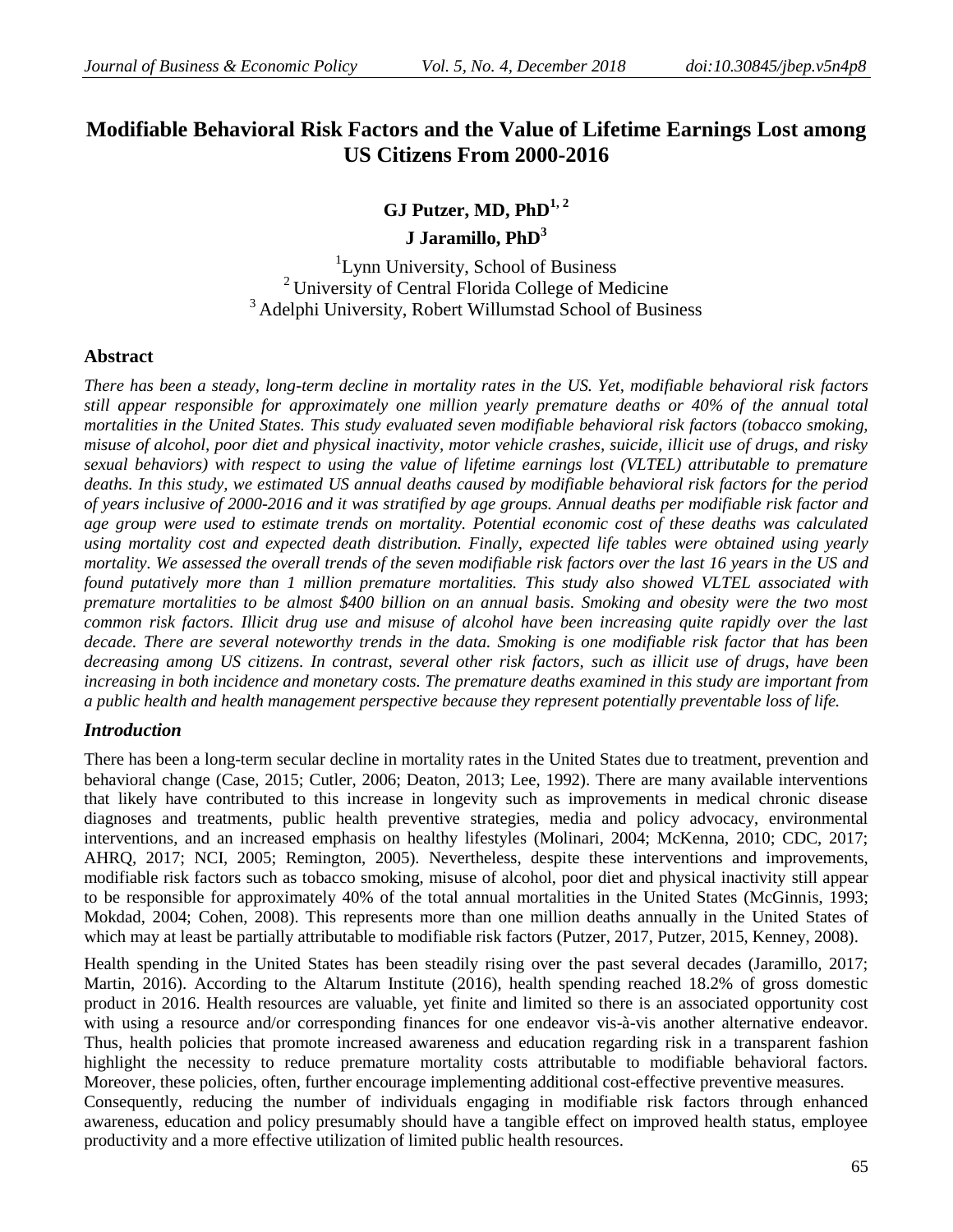In this study, we evaluated seven modifiable behavioral risk factors [tobacco smoking, misuse of alcohol, poor diet and physical inactivity which may lead to obesity (Lauby-Secretan, 2016), motor vehicle crashes, suicide, illicit use of drugs, and risky sexual behaviors which may lead to sexually transmitted infections] which presumably lead to premature mortalities and examined the associated amount of lifetime earnings lost (VLTEL). Thus, we used the VLTEL to approximate financial costs attributable to premature deaths. Moreover, we assessed the trends of these factors over the last 16 years in the United States.

## *Methods*

Mortality data used in this research was obtained from the US Centers of Disease Control and Prevention (2018). Mortality data was disaggregated using the methodology used in Keeney (16) to obtain deaths causes by modifiable behavioral risk factors. Value of Life Time Earnings Lost (VLTEL) was estimated using Mortality Cost from the US Census Bureau (2012). This study uses 2009 mortality costs – the most recent published costs from the US Census Bureau. Life expectancies were calculated according to Chiang (1972).

In this study, we estimated US annual deaths caused by modifiable behavioral risk factors for the period of years inclusive of 2000-2016 and it was stratified by age groups. Annual deaths per modifiable risk factor and age group were used to estimate trends on mortality. Potential economic cost of these deaths was calculated using mortality cost and expected death distribution. Finally, expected life tables were obtained using yearly mortality.

#### *Results*

Mortality due to modifiable behavioral risk factors accounts for approximately 40% of total annual mortality in the United States. Table 1 shows the distribution of mortality between 2000 and 2016.

|                                                                                                                                                                       | Mortality in United States [000] |                   |       |      |      |      |      |      |      |                                                                                               |      |      |      |      |      |       |                                                                                                                                      |
|-----------------------------------------------------------------------------------------------------------------------------------------------------------------------|----------------------------------|-------------------|-------|------|------|------|------|------|------|-----------------------------------------------------------------------------------------------|------|------|------|------|------|-------|--------------------------------------------------------------------------------------------------------------------------------------|
|                                                                                                                                                                       | 2000                             | 2001              | 2002  | 2003 | 2004 | 2005 | 2006 | 2007 | 2008 | 2009                                                                                          | 2010 | 2011 | 2012 | 2013 | 2014 | 2015  | 2016                                                                                                                                 |
| <b>Total</b>                                                                                                                                                          |                                  |                   |       |      |      |      |      |      |      |                                                                                               |      |      |      |      |      |       | 2403.0 2626.3 2712.5 2744.1 2596.9 2626.3 2712.5 2744.1 2742.5 2471.8 2436.9 2468.3 2515.3 2515.3 2543.1 2596.9 2626.3 2712.5 2744.1 |
| <b>Natural</b>                                                                                                                                                        |                                  |                   |       |      |      |      |      |      |      |                                                                                               |      |      |      |      |      |       | 1360.6 1375.0 1392.7 1400.7 1372.2 1409.3 1404.7 1408.1 1447.0 1429.3 1454.8 1492.4 1512.0 1550.3 1570.8 1627.1 1649.1               |
| Risk Factors   1042.4   1041.0   1050.3   1047.2   1025.1   1038.5   1021.3   1015.4   1024.8   1007.6   1013.5   1022.9   1031.1   1046.5   1055.4   1085.4   1095.0 |                                  |                   |       |      |      |      |      |      |      |                                                                                               |      |      |      |      |      |       |                                                                                                                                      |
| <b>Percent</b>                                                                                                                                                        |                                  | $43.38$   $43.09$ | 42.99 |      |      |      |      |      |      | 42.78   42.76   42.43   42.10   41.90   41.46   41.35   41.06   40.67   40.54   40.30   40.19 |      |      |      |      |      | 40.02 | 39.91                                                                                                                                |

**Table 1: Mortality (in thousands) in the United States**

Table 2 summarizes mortality attributable to each modifiable behavioral risk factor during the period of years inclusive of 2000 -2016.

|                       | Mortality to Modifiable Behavioral Risk Factors [000] |         |         |         |         |         |         |         |         |         |         |         |         |         |         |         |         |
|-----------------------|-------------------------------------------------------|---------|---------|---------|---------|---------|---------|---------|---------|---------|---------|---------|---------|---------|---------|---------|---------|
| Age\Year              | 2000                                                  | 2001    | 2002    | 2003    | 2004    | 2005    | 2006    | 2007    | 2008    | 2009    | 2010    | 2011    | 2012    | 2013    | 2014    | 2015    | 2016    |
| <b>Smoking</b>        | 454.0                                                 | 451.9   | 455.0   | 454.2   | 442.6   | 451.9   | 440.1   | 437.7   | 447.7   | 438.6   | 439.4   | 442.8   | 443.7   | 450.3   | 448.7   | 458.7   | 454.5   |
| <b>Obesity</b>        | 434.4                                                 | 431.5   | 432.3   | 428.4   | 416.8   | 417.9   | 409.3   | 405.6   | 405.8   | 400.1   | 402.5   | 404.2   | 407.1   | 411.8   | 416.0   | 425.4   | 427.2   |
| <b>Illicit Drugs</b>  | 9.4                                                   | 10.0    | 12.2    | 13.5    | 14.0    | 15.1    | 17.6    | 16.6    | 15.9    | 15.4    | 15.2    | 16.2    | 16.9    | 18.3    | 20.2    | 23.7    | 31.0    |
| <b>Alcohol Misuse</b> | 56.6                                                  | 57.7    | 58.4    | 59.2    | 59.0    | 60.3    | 60.1    | 61.0    | 62.7    | 63.0    | 65.5    | 67.6    | 69.4    | 71.7    | 74.1    | 77.7    | 79.5    |
| <b>STDs</b>           | 20.6                                                  | 20.2    | 20.2    | 19.8    | 19.1    | 18.8    | 18.7    | 18.0    | 17.2    | 16.3    | 15.4    | 15.1    | 14.9    | 14.9    | 14.6    | 14.5    | 14.2    |
| <b>Accidents</b>      | 38.1                                                  | 39.0    | 40.6    | 40.7    | 41.2    | 41.8    | 42.2    | 42.0    | 39.5    | 37.2    | 37.1    | 37.6    | 38.6    | 38.4    | 39.1    | 41.2    | 43.7    |
| <b>Suicide</b>        | 29.3                                                  | 30.6    | 31.6    | 31.5    | 32.4    | 32.6    | 33.3    | 34.6    | 36.0    | 36.9    | 38.4    | 39.5    | 40.6    | 41.1    | 42.8    | 44.2    | 45.0    |
| Total                 | 1,042.4                                               | 1,041.0 | 1,050.3 | 1,047.2 | 1,025.1 | 1,038.5 | 1,021.3 | 1,015.4 | 1,024.8 | 1,007.6 | 1,013.5 | 1,022.9 | 1,031.1 | 1,046.5 | 1,055.4 | 1,085.4 | 1,095.0 |

Figure 1 shows mortality trends by behavioral risk factors (the *y*-axis represents the yearly mortality / 2000 mortality). Obesity and smoking mortality has remained stable over the last 16 years while there has been an important reduction in mortality due to STD's.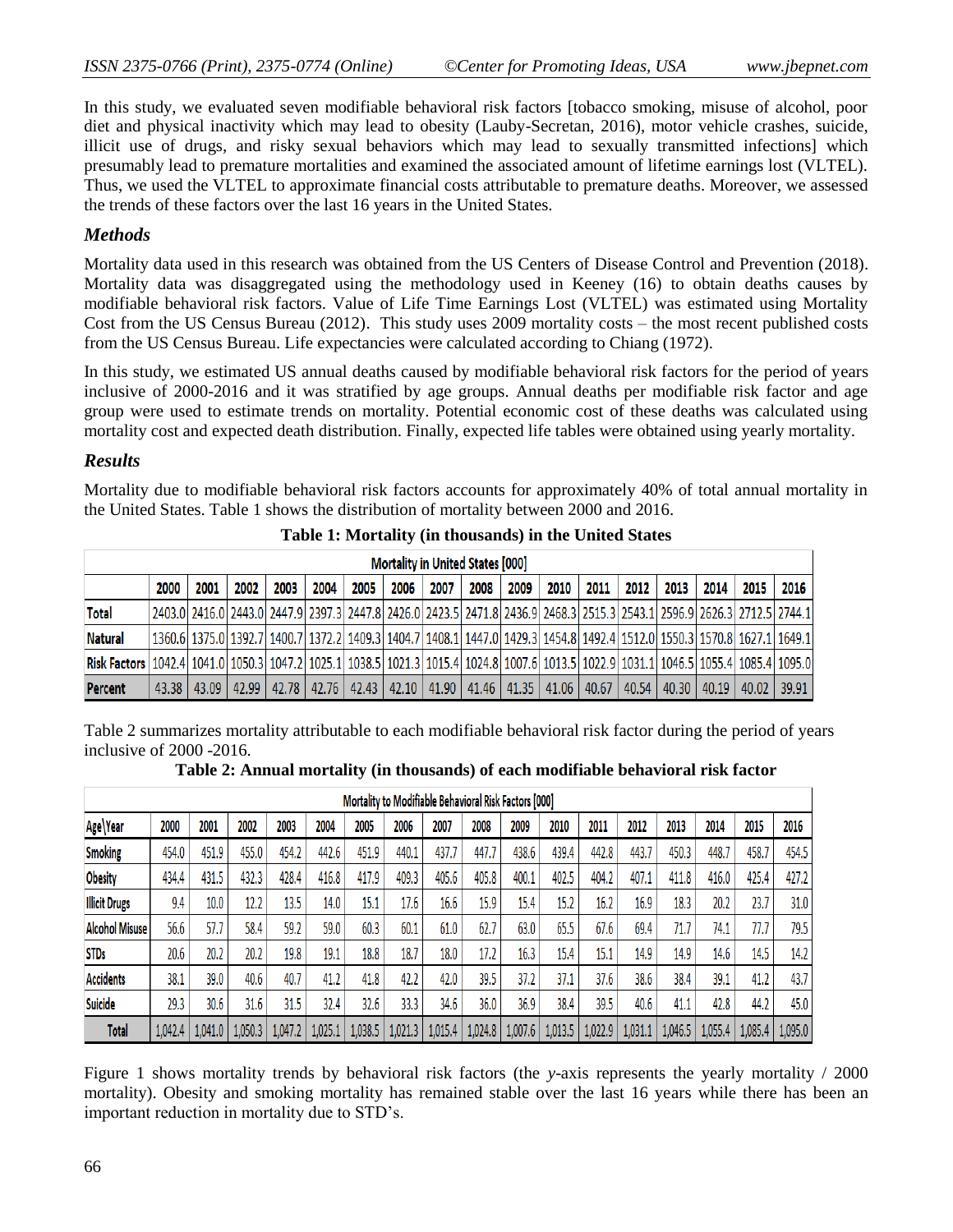On the other hand, there has been a large incremental increase in mortality due to illicit drug use. Notice that mortality due to illicit drugs has increased by more than 200% and the slope of the curve is increasing exponentially after the year 2012.



|  |  |  | Figure 1: Trends in modifiable behavioral risk factors. Y axis is (yearly mortality) / (2000 mortality) |
|--|--|--|---------------------------------------------------------------------------------------------------------|
|  |  |  |                                                                                                         |

Table 3 shows total mortality by age groups. There has been an increase in mortality among the 15-24, 25 -34, and 55 – 64 age groups. There has been a decline among age group 35 – 44 years of age.

|                 | Mortality to Modifiable Behavioral Risk Factors [000] |       |       |       |         |       |       |         |       |       |       |       |       |       |       |                                                                                                                                                      |       |
|-----------------|-------------------------------------------------------|-------|-------|-------|---------|-------|-------|---------|-------|-------|-------|-------|-------|-------|-------|------------------------------------------------------------------------------------------------------------------------------------------------------|-------|
| Age Year        | 2000                                                  | 2001  | 2002  | 2003  | 2004    | 2005  | 2006  | 2007    | 2008  | 2009  | 2010  | 2011  | 2012  | 2013  | 2014  | 2015                                                                                                                                                 | 2016  |
| <1              | 1.1                                                   | 1.0   | 1.0   | 1.0   | $1.0\,$ | 1.0   | 1.0   | $1.0\,$ | 1.0   | 0.9   | 0.8   | 0.8   | 0.8   | 0.8   | 0.8   | 0.8                                                                                                                                                  | 0.8   |
| $1-4$           | 0.9                                                   | 0.8   | 0.8   | 0.8   | 0.8     | 0.8   | 0.7   | 0.7     | 0.6   | 0.7   | 0.6   | 0.6   | 0.6   | 0.6   | 0.5   | 0.5                                                                                                                                                  | 0.6   |
| 5-14            | 1.9                                                   | 1.8   | 1.7   | 1.7   | 1.7     | 1.6   | 1.4   | 1.3     | 1.2   | 1.1   | 1.1   | 1.1   | 1.1   | 1.2   | 1.2   | 1.2                                                                                                                                                  | 1.3   |
| 15-24           | 12.6                                                  | 12.8  | 13.6  | 13.5  | 14.0    | 13.8  | 14.2  | 13.9    | 12.8  | 11.9  | 11.8  | 12.1  | 12.0  | 11.9  | 12.2  | 13.1                                                                                                                                                 | 14.0  |
| 25-34           | 17.7                                                  | 17.8  | 17.9  | 17.7  | 17.7    | 17.7  | 18.4  | 18.2    | 17.7  | 17.2  | 17.6  | 18.4  | 19.1  | 19.6  | 20.7  | 22.8                                                                                                                                                 | 26.2  |
| 35-44           | 47.5                                                  | 47.9  | 48.4  | 47.2  | 45.0    | 44.1  | 43.3  | 41.1    | 38.5  | 36.6  | 34.7  | 34.2  | 33.8  | 33.8  | 34.4  | 35.6                                                                                                                                                 | 37.8  |
| 45-54           | 88.5                                                  | 91.7  | 94.5  | 96.4  | 97.3    | 99.9  | 101.3 | 100.7   | 100.8 | 100.1 | 98.7  | 97.6  | 95.9  | 93.6  | 92.1  | 90.8                                                                                                                                                 | 89.7  |
| 55-64           | 140.6                                                 | 141.3 | 146.3 | 150.4 | 150.8   | 155.7 | 158.2 | 160.6   | 163.7 | 166.4 | 170.5 | 176.5 | 179.0 | 182.6 | 187.4 | 192.2                                                                                                                                                | 195.4 |
| <b>Subtotal</b> | 310.8                                                 | 315   | 324.1 | 328.6 | 328.3   | 334.6 | 338.7 | 337.6   | 336.3 | 334.9 | 335.9 | 341.2 | 342.3 | 344   | 349.2 | 356.9                                                                                                                                                | 365.8 |
| $65 - 74$       | 218.0                                                 | 212.4 | 208.2 | 203.1 | 196.8   | 195.8 | 191.0 | 190.3   | 195.6 | 194.7 | 196.7 | 199.2 | 206.8 | 215.0 | 220.7 | 229.7                                                                                                                                                | 234.5 |
| 75-84           | 291.5                                                 | 291.1 | 292.7 | 289.9 | 281.1   | 281.4 | 270.7 | 264.3   | 262.5 | 252.4 | 249.2 | 247.1 | 243.5 | 244.2 | 242.6 | 246.0                                                                                                                                                | 244.6 |
| >85             | 222.1                                                 | 222.6 | 225.4 | 225.6 | 218.9   | 226.8 | 220.9 | 223.1   | 230.4 | 225.5 | 231.7 | 235.5 | 238.5 | 243.3 | 242.9 | 252.8                                                                                                                                                | 250.1 |
| Total           |                                                       |       |       |       |         |       |       |         |       |       |       |       |       |       |       | 1042.4 1041.0   1050.3   1047.2   1025.1   1038.5   1021.3   1015.4   1024.8   1007.6   1013.5   1022.9   1031.1   1046.5   1055.4   1085.4   1095.0 |       |

**Table 3: Annual mortality (in thousands) due to modifiable behavioral risk factors by age groups**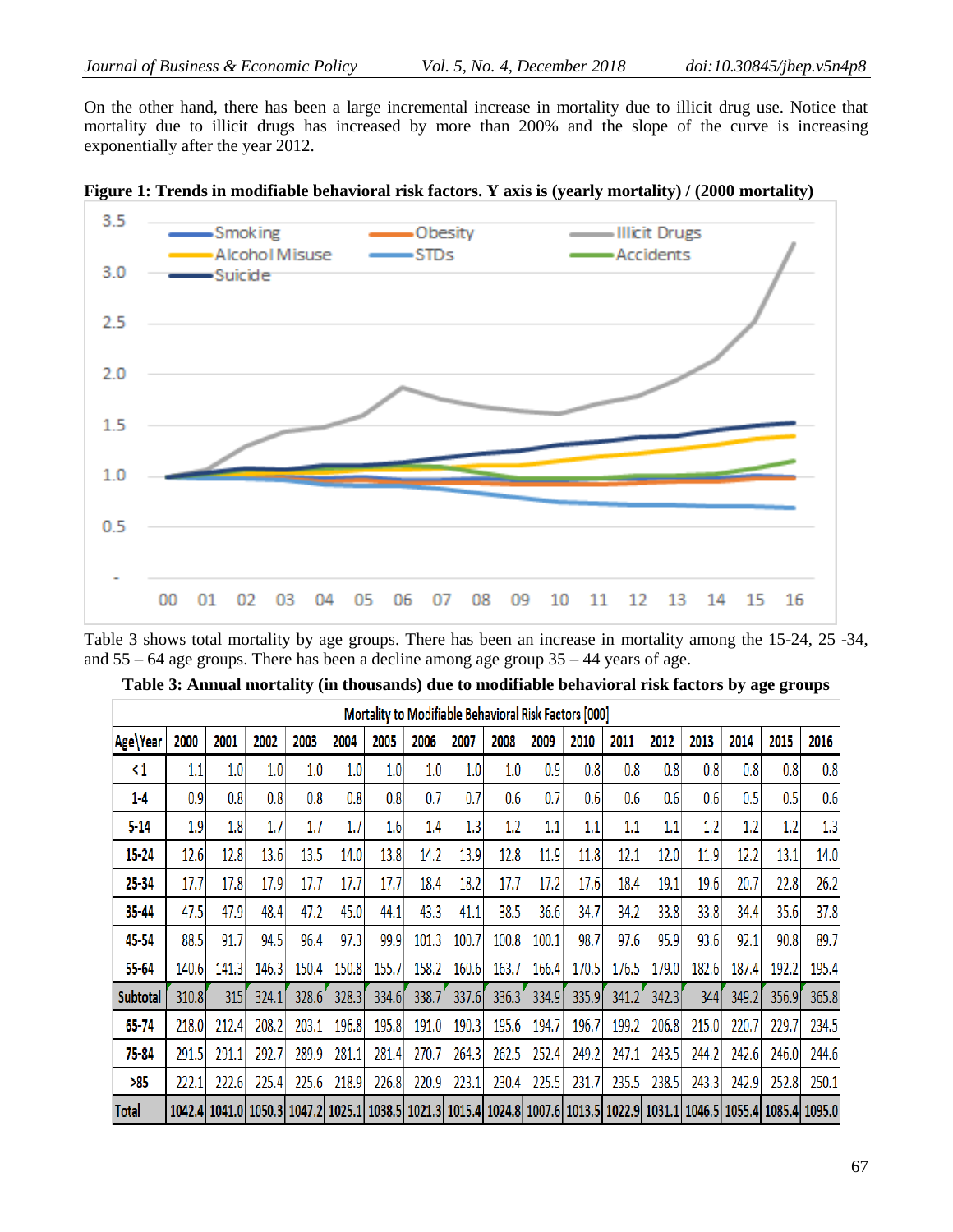Figure 2 shows mortality trends for varying age groups. Notice that *y*-axis is yearly mortality scaled with respect to year 2000. Values above 1 (i.e., the red line) indicate an increase in mortality; whereas, data values below the red line indicate a reduction.





The life expectancy of an average American born in 2016 at the moment of birth was 78.6 years. Commonly, life expectancy is expressed as expected additional years of life after the current age. That is, a 30 year old, average 2016 American was expected to live for another 50.0 years. It is also possible to calculate life expectancies without including mortality due to behavioral risk factors. Figure 3 shows expected life for the population and for a population that "avoids" mortality due to behavioral risk factors. Notice that life expectancy would increase from 78.6 to 83.5 years at the moment of birth. Figure 3, in the left hand sided chart, the graph shows the difference in expected additional years at each age between both groups.

#### **Figure 3: Expected years of life**



Table 4 shows VLTEL estimation using mortality costs from 2009. Mortality above 75 years old was removed from VLTEL. The largest contributor to VLTEL is the 45 - 64 age cohort. Notice that the highest cost per single death is for the age group  $15 - 24$ .

| <b>Age Group</b> | <b>Mortality</b><br>[000] | <b>Cost per</b><br><b>Death [000]</b> | <b>VLTEL</b><br>[Millions] |
|------------------|---------------------------|---------------------------------------|----------------------------|
| <5               | 1.3                       | 1,154.82                              | 1,513.5                    |
| $5 - 14$         | 1.3                       | 1,457.17                              | 1,891.8                    |
| $15 - 24$        | 14.0                      | 1,732.51                              | 24,313.0                   |
| $25 - 44$        | 64.0                      | 1,370.20                              | 87,715.3                   |
| $45 - 64$        | 430.0                     | 634.99                                | 273,015.1                  |
| $65 - 75$        | 250.1                     | 18.96                                 | 4,742.2                    |
| <b>Total</b>     | 760.7                     |                                       | 393,190.9                  |

|  |  |  | Table 4: Estimated Mortality Cost Due to Behavioral Risk Factors |
|--|--|--|------------------------------------------------------------------|
|  |  |  |                                                                  |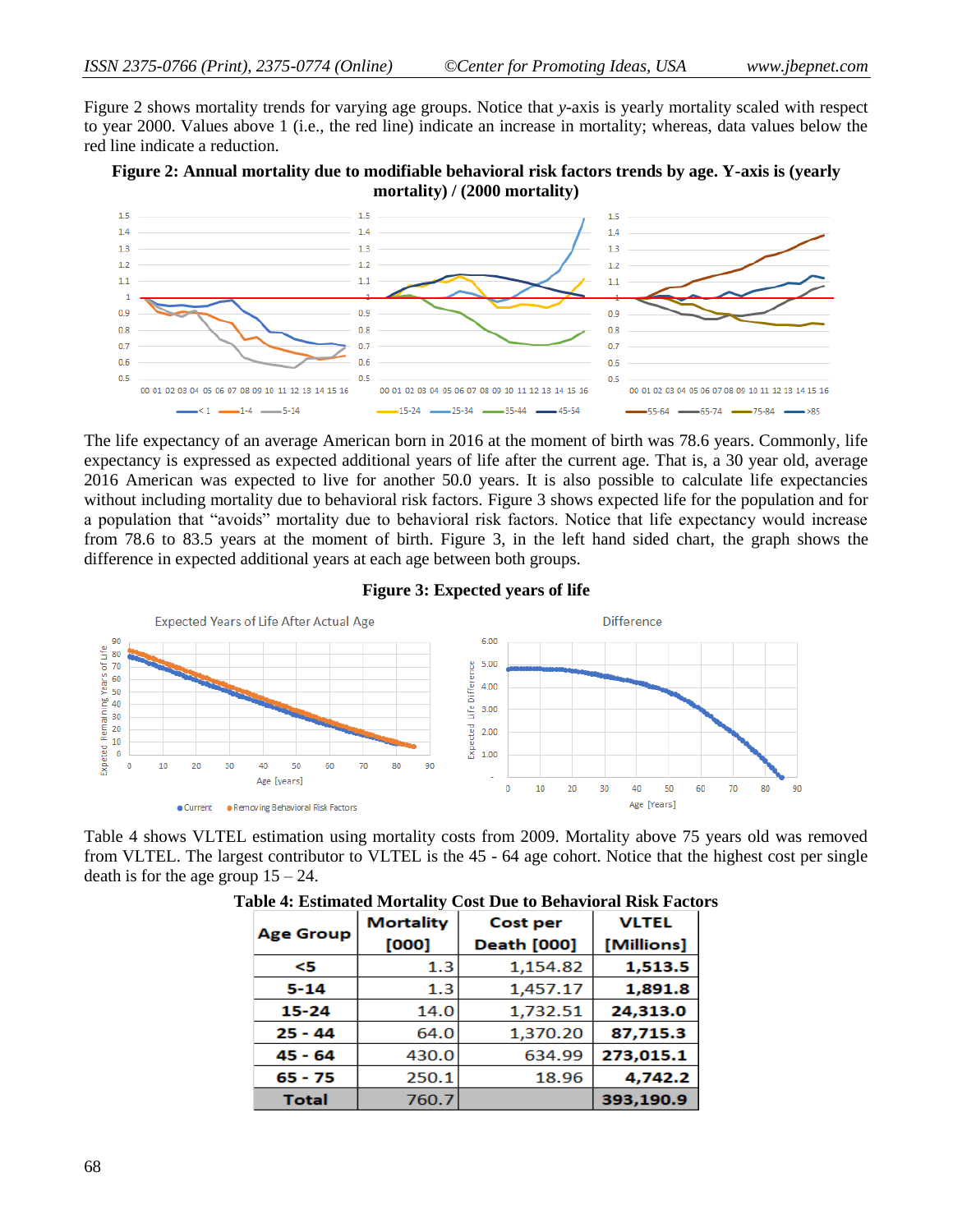# *Discussion*

There are several noteworthy trends shown in this study. The annual mortality attributable to modifiable behavioral risk factors has changed when categorized by age since the turn of the century. There has been an overall gradual decline in mortality due to behavioral risk factors for ages 15 and younger (notwithstanding year 2016).

In contrast, the data indicates a strong increase in age group 24-35 (approximately a 50% increase with respect to year 2000) and among the 55-64 (about 40% increase with respect to year 2000) age cohort in premature mortalities due to behavioral risk factors. The age group  $15 - 24$  also shows a mortality increase, but it does not begin until the year 2014.

The overall percentage of mortalities (39.91% in 2016) associated with modifiable behavioral risk factors has been modestly declining over the last few decades, albeit it at a slow pace. Nevertheless, as shown in Table 1, the gross aggregate number of avoidable deaths is still increasing and represents an important percentage of total annual mortalities. Smoking and obesity continue to account for the majority of overall annual mortalities. Smoking and obesity are the most influential factors after age 45. According to the National Cancer Institute (2017), the overall number of cancer mortality rates, including lung cancer which is predominantly acquired from smoking, has been decreasing. Our study data shows that premature deaths associated with smoking have been declining; whereas, the general trend of mortality attributable to obesity continues to increase.

In contrast, children and teens are principally affected by accidents. For young adults – accidents, suicide and illicit drugs – are the principal behavioral factors leading to premature deaths. Each of these behavioral risk factors has been showing an increasing trend since year 2000. The mortality attributable to illicit drugs has increased by more than 200% presumably as a consequence of the opioid epidemic. Similarly, alcohol misuse and suicide are showing an increasing trend over the last few decades. Despite their relative low mortality overall rates, at least in comparison with the two most common modifiable risk factors of obesity and smoking, the mortality associated with alcohol misuse and illicit drug use has been increasing quite rapidly.

According to the National Health Interview Surveys (2017) spanning 1997-2014, there has been an upward trend in drinking among adults over 60. According to recent studies (Case, 2017; Case 2015) mortality from alcohol as well as illicit drug use has been on the rise among certain ethnicities. The reasons are complex, multifactorial and will require extensive research to more clearly elucidate. For example, as reported by the Brookings Institution (2017), the increased mortality is linked to resources, especially family income; and a long-standing evolution of "cumulative disadvantage for those with less than a college degree" (Case, 2017, page 3). Our data corroborates this finding as illicit drug use has been increasing especially within age groups  $55-64$  and  $65 - 74$  (increase of greater than 1,000 percent); whereas, for other age cohorts the increased range is between 100% and 300%. Similarly, alcohol misuse shows a strong increase with larger percentages for age groups 55 – 64, as well as the  $25 - 35$  age cohort. There has also been an increase among the age group of  $15 - 24$ , but it is not showing the exponential behavior of the other two age cohorts.

There are several limitations associated with this study. First, the accuracy of the mortalities recorded on death certificates can vary by underlying cause (Maudsley, 1996). Moreover, conducting analyses using underlying causes of death categories may underestimate the burden for selected contributing causes of death listed on the mortality certificate (Redelings, 2006). An example would be obesity which can presumably increase the risk of cancer (Lauby-Secretan, 2016), and/or heart disease. There are also methodological limitations involved with extrapolating life expectancies based upon behavioral risk factors. Moreover, it is difficult to ascertain the contribution or actual attributable effects of imprudent lifestyle or behaviors on premature deaths. There are many confounding variables that may affect these relationships. Mortality records are an important data source for assessing a population because they include the whole population with corresponding information pertinent to the contributing causes of death. Yet, cause-specific mortality is ordinarily reported using traditional epidemiologic measures, (i.e., counts and rates), that are heavily influenced by mortalities among older citizens (Putzer, 2016; Aragon, 2008). Thus, for most causes, these conventional measures are not very sensitive to mortalities occurring among younger individuals, which presumably are more likely to be premature and/or preventable deaths. The premature deaths examined in this study are important from a public health and health policy perspective because they represent possible preventable loss of life. A challenge is how to reverse the trends and to reduce the number and rate of premature deaths due to behavioral risk factors. Naturally, prevention is an area that is often mentioned to reduce behavioral risk factors.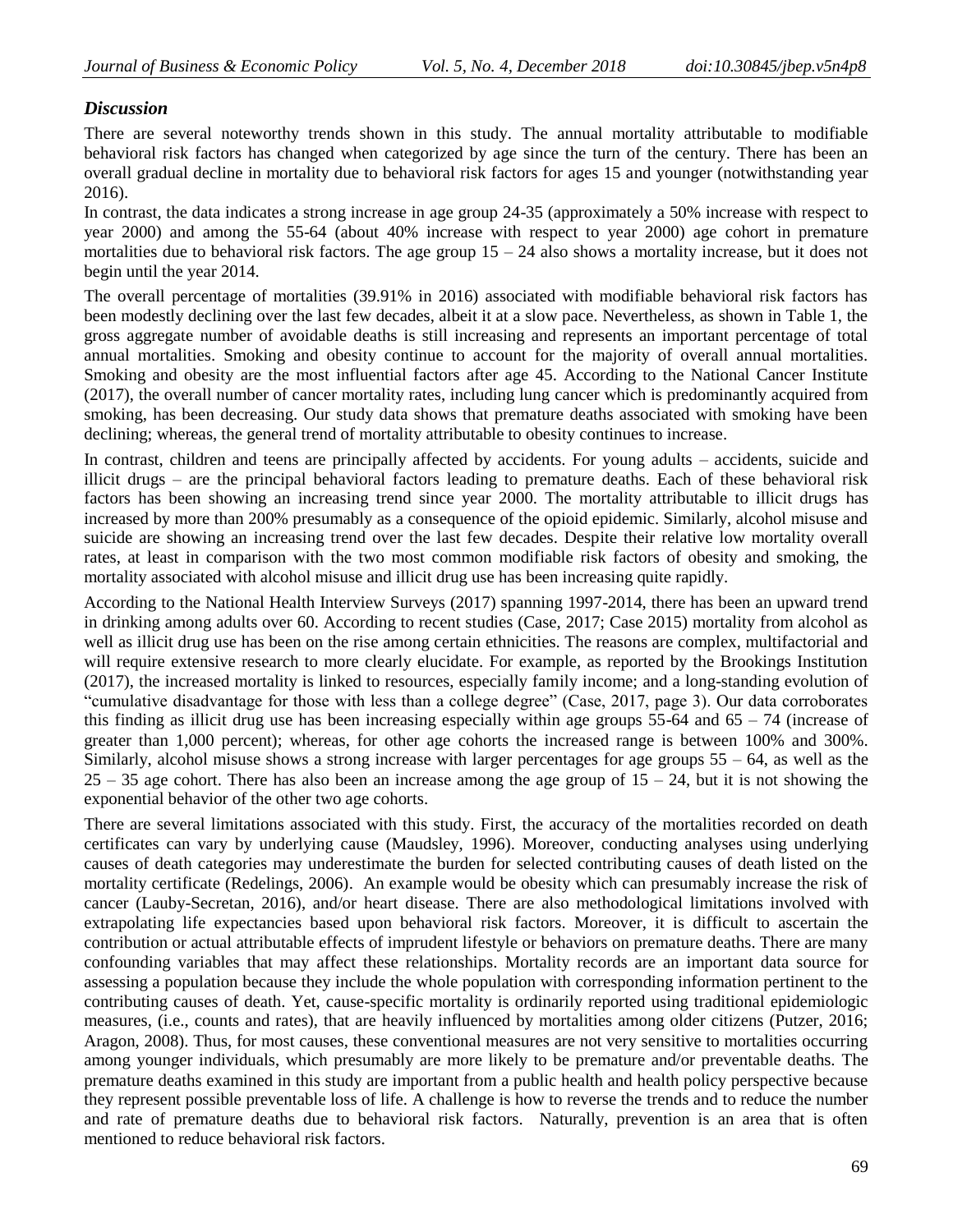Preventive measures and services may provide an area that offers opportunities to improve health and save money simultaneously. There is evidence that suggests prevention does save money and improve health. For example, there is evidence from the U.S. Preventive Task Force which identified measures – such as counseling adults to stop smoking and screening for certain cancers – that reduced mortality and lower costs (Maciosek, 2006). Yet, other studies have concluded that preventive measures can also lead to higher costs unless these measures incorporate factors such as the targeting a higher-risk population (Russell, 2007; Cohen, 2008). Thus, incorporating preventive measures and treatments which are most effective is important, but equally important is providing intensified education to citizens and creating health policies that incentivize and reward medical protocols and practice dedicated toward an enhanced emphasis on reducing behavioral risk factors.

#### *References*

- Case A, Deaton A. 2015. Rising Morbidity and mortality in midlife among white non-Hispanic Americans in the 21 st century. *Proceedings of the National Academy of Sciences of the USA*, 112(49). doi: 10.1073/pnas.1518393112.
- Cutler DM, Deaton A, Lieras-Muney A. 2006. The determinants of mortality. *J Econ Perspect*ives, 20(3): 97-120.
- Deaton A. 2013. The Great Escape: Health, Wealth, and the Origins of Inequality. Princeton University Press, Princeton, NJ.
- Lee RD, Carter LR. 1992. Modeling and forecasting U.S. mortality. *J Am Stat Assoc*, 87(419): 659-671.
- Molinari NAM. 2004. The Effect of Health Care on Population Health. *The Lancet*, 364: 1558-1560.
- McKenna M, Collins J. Current Issues and Challenges in Chronic Disease Control [Chapter 1]. In: Remington PL, Brownson R, Wegner MV, eds. Chronic Disease Epidemiology and Control. 3<sup>rd</sup> edition. Washington, DC: American Public Health Association; 2010: 1-16.
- Centers for Disease Control. The Guide to Community Preventive Services. Available at <http://www.thecommunityguide.org/index.html>
- Agency for Healthcare Research and Quality. National Guideline Clearinghouse Available at <http://www.guideline.gov/>
- National Cancer Institute. Monograph 16: ASSIST. Shaping the Future of Tobacco Prevention and Control. Bethesda, MD: US Department of Health and Human Services, National Institutes of Health, National Cancer Institute; 2005.
- Remington PL, Houston CA, Cook LC. Media interventions to promote tobacco control policies. In: Monograph 16: ASSIST. Shaping the Future of Tobacco Prevention and Control. Bethesda, MD: US Department of Health and Human Services, National Institutes of Health, National Cancer Institute; 2005:119-66.
- McGinnis JM, Foege WH. 1993. Actual Causes of death in the US. *Journal of the American Medical Association*, 270: 2207-2212.
- Mokdad AH, Marks JS, Stroup DF, Gerberding JL. 2004. Actual causes of death in the United States, 2000. *Journal of the American Medical Association*, 291:1238-1245.
- Cohen JT, Neumann PJ, Weinstein MC. 2008. Does Preventive Care Save Money? Health Economics and the Presidential Candidates. *New England Journal of Medicine*, 358:661-663.
- Putzer GJ, Jaramillo J. 2017. Trends in Behavioral Risk Factors Resulting in Premature Death in US from 2000- 2015. *International Journal of Research in Business Studies and Management,* 4(4): 8-12.
- Putzer GJ, Jaramillo J. 2015. Premature Mortality Costs Associated with Lifestyle Factors among US Citizens. *Review of Public Administration Management*, 3:177. doi 10.4172/2315-7844.100017
- Keeney R. 2008. Personal Decisions are the Leading Causes of Death. *Operations Research*, 56:1335-1347.
- Jaramillo J, Putzer G. 2017. Using Data Envelope Analysis to Examine US State Health Efficiencies over 2008- 2015. *Global Journal of Human Social Science*, XVII (II): 7-14.
- Martin AB, Hartman M, Benson J, et al. 2016. National Health Spending in 2014: Faster Growth Driven by Coverage Expansion and Prescription Drug Spending. *Health Affairs*, 35(1): 150-160.
- Altarum Institute. Accessed September 9, 2016. [http://altarum.org/sites/default/files/uploaded-related-files/CSHS-](http://altarum.org/sites/default/files/uploaded-related-files/CSHS-Spending-Brief_September_2016.pdf)[Spending-Brief\\_September\\_2016.pdf](http://altarum.org/sites/default/files/uploaded-related-files/CSHS-Spending-Brief_September_2016.pdf)
- Lauby-Secretan B, Scoccianti C, Loomis D, et al. 2016. Body Fatness and Cancer –Viewpoint of the IARC Working Group. *New England Journal of Medicine*, 375:794-798.
- Center for Disease Control and Prevention. Accessed May 15, 2018.<https://wonder.cdc.gov/mcd-icd10.html>